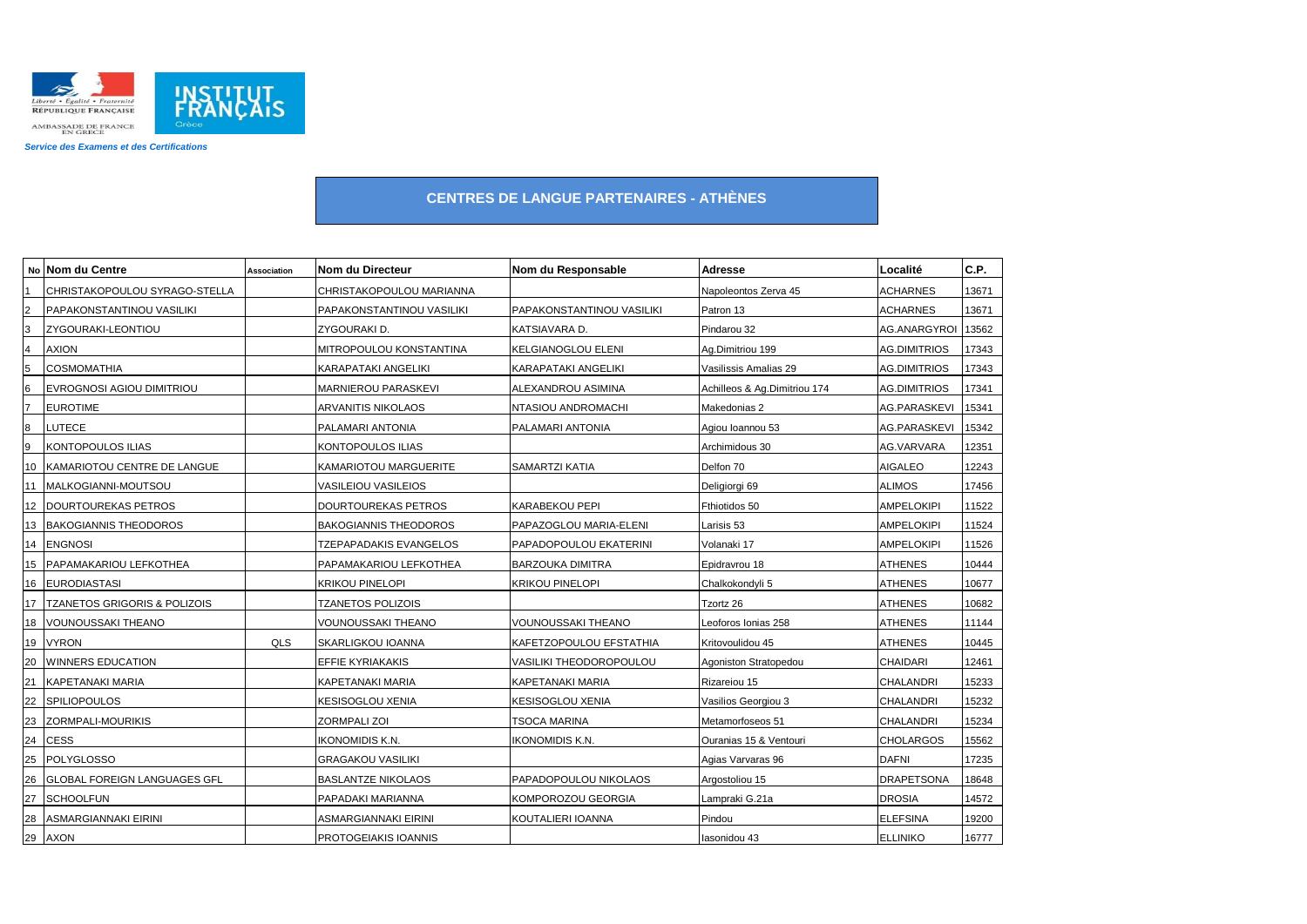

|    | No Nom du Centre                | Association | Nom du Directeur         | Nom du Responsable      | Adresse                           | Localité          | C.P.  |
|----|---------------------------------|-------------|--------------------------|-------------------------|-----------------------------------|-------------------|-------|
| 30 | <b>GRANTZIDOU MARIA</b>         | QLS         | <b>GRANTZIDOU MARIA</b>  | <b>GRANTZIDOU MARIA</b> | Rodopoleos 91                     | <b>ELLINIKO</b>   | 16777 |
|    | 31 ABC                          |             | GKEKA A.                 | DEMI ANASTASIA          | Ekavis 74                         | <b>GALATSI</b>    | 11146 |
| 32 | RANDOU THEODORA                 |             | RANDOU THEODORA          | <b>KOLONA FANI</b>      | Andritsainis 66                   | <b>GALATSI</b>    | 11146 |
| 33 | MARIOU-GIANNAKAKI ATHINA        |             |                          | LOUMPOU OLYMPIA         | Markou Botsari 14                 | <b>GALATSI</b>    | 11146 |
| 34 | POLYGLOSSO GALATSI              |             | <b>VATIANITIS ANGELA</b> | VATIANITIS ANGELA       | Galatsiou 81                      | <b>GALATSI</b>    | 11146 |
| 35 | <b>EVROGNOSI</b>                |             | <b>GEORGIOS GAVALAS</b>  | <b>BARZOUKA DIMITRA</b> | Thessalonikis 1                   | <b>GERAKAS</b>    | 15344 |
| 36 | <b>KALODIKI MAIRI</b>           | QLS         | KALODIKI MAIRI           | SOUFLAS ATHANASIOS      | Ithomis 3                         | <b>GKYZI</b>      | 11475 |
| 37 | LE CENTRE DU FRANÇAIS           |             | ANESTOPOULOU ZOI         |                         | Pringkipos Petrou 5               | <b>GLYFADA</b>    | 16674 |
| 38 | <b>TZAGARAKI</b>                |             | TZAGARAKI DESPOINA       | SCHINA CATHERINE        | Meteoron 11                       | <b>GLYFADA</b>    | 16561 |
| 39 | EVROGNOSI A.GLYFADAS-ELLINIKOU  |             | GEORGOPOULOU PANAGIOTA   | KALOUTSAKI EIRINI       | G.Gennimata 40                    | <b>GLYFADA</b>    | 16562 |
| 40 | KAROL LANGUAGE CENTRE           |             | SYGIZI NATALIA           | KAISARI KALLIROI        | Vas.Georgiou B' 36                | <b>GLYFADA</b>    | 16674 |
| 41 | CHATZOPOULOU-ELEFTHERIOU ANAS.  |             | CHATZOPOULOU ANASTASIA   | GOUVALARI THEODORA      | Ploutarchou 1                     | <b>ILION</b>      | 13123 |
| 42 | <b>DIAKODIMITRIOU ATHANASIA</b> |             | DIAKODIMITRIOU ATHANASIA | KOUNADI VARVARA         | Papandreou A.180 & Polydefkous 41 | ilion             | 13122 |
| 43 | <b>POLYGLOSSO</b>               |             | KONSTANTINIDI SOFIA      | KONSTANTINIDI SOFIA     | Afroditis 1                       | <b>ILION</b>      | 13122 |
| 44 | <b>TSANTILA VASILIKI</b>        |             | TSANTILA VASILIKI        | PAPADAKI MARIA          | Thessalonikis 9-11                | <b>ILION</b>      | 13122 |
| 45 | ANDROULAKIS M.                  |             | ANDROULAKIS ANTONIS      |                         | Sof.Venizelou 70                  | <b>ILIOUPOLI</b>  | 16341 |
| 46 | <b>SO EASY</b>                  |             | RAMANTZAS-ROZAKI         | PAPADOPOULOU CHARIKLEIA | El. Venizelou 119 & Protopapa 16  | <b>ILIOUPOLI</b>  | 16343 |
| 47 | <b>SKANDAMI ELENI</b>           |             | EUROPALSO SKANDAMI ELENI | SKANDAMI ELENI          | Promitheos 52                     | <b>K.PATISIA</b>  | 11254 |
| 48 | <b>EVROGNOSI KAISARIANIS</b>    |             | MANIFAVAS - ZAMPEZAKI    |                         | Ethnikis Antistaseos 80           | KAISARIANI        | 16121 |
|    | 49   PAPADELI SOFIA             |             | PAPADELI SOFIA           | KARATHANASI VASILIKI    | Smyrnis 4 & Sivrisariou 22        | <b>KAISARIANI</b> | 16121 |
| 50 | <b>ENGLISH CASTLE</b>           |             | DOUNAVI LAMPRINI         | PSARAKI ELENI CHRISTINA | Lykourgou 219                     | <b>KALLITHEA</b>  | 17675 |
| 51 | <b>EUROGNOSI KALLITHEAS</b>     |             | ARCHOLEKAS MICHAIL       | CHLIVEROU ALEXANDRA     | El.Venizelou 163B                 | <b>KALLITHEA</b>  | 17672 |
| 52 | <b>KARACHRISTOU VASILIKI</b>    |             | KARACHRISTOU VASILIKI    | KARACHRISTOU VASILIKI   | Dimosthenous 99                   | KALLITHEA         | 17672 |
| 53 | <b>INTERLINGUA</b>              |             | <b>BATZAKAS CHRISTOS</b> | PSARAKI ELENI CHRISTINA | Spartis 84                        | <b>KALLITHEA</b>  | 17673 |
| 54 | <b>POLYGLOSSO</b>               |             | ZINTZIOVA MARINA         |                         | Megaloupoleos 30                  | <b>KALLITHEA</b>  | 17675 |
| 55 | <b>SALEVRIS AE</b>              |             | SALEVRIS KONSTANTINOS    |                         | Agion Panton 32                   | <b>KALLITHEA</b>  | 17671 |
| 56 | <b>CHELMIS ELEFTHERIOS</b>      |             | CHELMIS ELEFTHERIOS      |                         | Dimitrakopoulou 66                | KOUKAKI           | 11742 |
| 57 | <b>POLYGLOSSO</b>               |             | PAPPA ANGELIKI           |                         | Zinni 12                          | <b>KOUKAKI</b>    | 11741 |
|    | 58 KALANDRANI E.-PETROPOULOS D. | QLS         | KALANDRANI ELENI         | KALANDRANI ELENI        | Pythias 3                         | <b>KYPSELI</b>    | 11364 |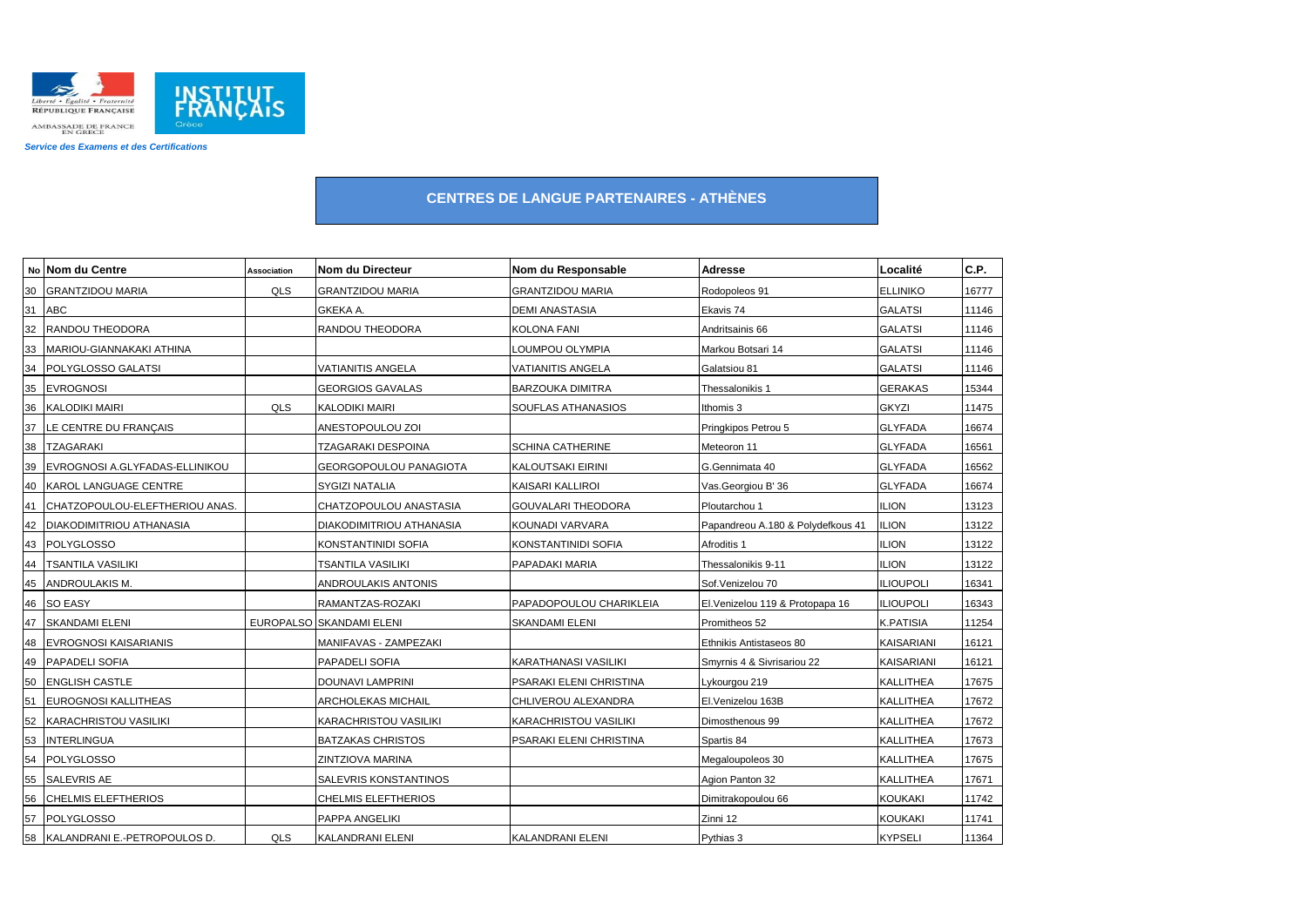

|    | No Nom du Centre               | <b>Association</b> | Nom du Directeur              | Nom du Responsable              | Adresse                        | Localité            | C.P.  |
|----|--------------------------------|--------------------|-------------------------------|---------------------------------|--------------------------------|---------------------|-------|
| 59 | <b>KATRAKI MARIA</b>           |                    | <b>KATRAKI MARIA</b>          | ROUSSI ELENI / KOUTALIEA IOANNA | 25is Martiou 19                | <b>MAGOULA</b>      | 19018 |
|    | 60 SALUT DE PARIS              |                    | CATHERINE KALLIANIOTI         | CATHERINE KALLIANIOTI           | Aristeidou 1                   | <b>MAROUSI</b>      | 15122 |
| 61 | SPANOUDAKI MARIA               |                    | SPANOUDAKI MARIA              | LIOLIOU EIRINI                  | Anapfseos 29                   | <b>MAROUSI</b>      | 15126 |
| 62 | <b>TARALA ELENI</b>            |                    | TARALA ELENI                  | <b>TSOLAKIDOU VASILIKI</b>      | Kyprion Agoniston & F.Etairias | <b>MAROUSI</b>      | 15126 |
| 63 | <b>SO EASY MELISSIA</b>        |                    | KORDATZI MOSCHOULA ELEFTHERIA | MORAITI SOFIA, DADITSOU MARIE   | Dimokratias 9                  | <b>MELISSIA</b>     | 15127 |
|    | 64 DELIS LANGUAGES             |                    | <b>DELI VASILIKI</b>          | ALAFOUZOU VELIOTA-MARIA         | Dexamenis 2 & G.Papandreou     | <b>METAMORFOSI</b>  | 14451 |
| 65 | <b>EVROSTOXOS</b>              | QLS                | GEORGIADOU STAVROULA          | GEORGIADOU STAVROULA            | Antigonis 40                   | N.IRAKLEIO          | 14122 |
|    | 66 POLYGLOSSO                  |                    | <b>FANAKIDIS KONSTANTINOS</b> | <b>GLINOU AIKATERINI</b>        | Kriton 16                      | <b>N.KOSMOS</b>     | 11744 |
| 67 | <b>POLYGLOSSO</b>              |                    | <b>FANAKIDIS KONSTANTINOS</b> | DRIVA MARIA                     | Ipparchou 63                   | N.KOSMOS            | 11743 |
|    | 68 POLYGLOSSO                  |                    | TRAGELLI SOFIA                |                                 | Andrea Kalvou 19               | <b>NEA IONIA</b>    | 14231 |
| 69 | <b>EVROGNOSI NEA SMYRNI 2</b>  |                    | MIKIRDITSIAN GRIGORIS         | FOTIADOU ELISAVET               | Madytou 32                     | <b>NEA SMYRNI</b>   | 17123 |
|    | 70 KELLY'S LAB                 |                    | APOSTOLOPOULOU KYRIAKI        |                                 | Str.Papoula 6                  | <b>NEA SMYRNI</b>   | 17123 |
|    | 71   LA CIVILISATION FRANCAISE |                    | TRIANTAFYLLOU AIKATERINI      | TRIANTAFYLLOU AIKATERINI        | Sokion 9                       | <b>NEA SMYRNI</b>   | 17124 |
|    | 72 POLYGLOSSO                  |                    | SKOULARIKOU ATHANASIA         |                                 | Efxeinou Pontou 25             | <b>NEA SMYRNI</b>   | 17124 |
|    | 73 S.M.S.                      |                    | MARANOU-SINI STELLA           |                                 | Digeni Akrita 36-38            | <b>NEA SMYRNI</b>   | 17124 |
|    | 74 J'S SCHOOL YARD             |                    | KONDYLIS STAM.                | XANTHAKOU CATHERINE             | K.Ourani 5                     | <b>NEO PSYCHIKO</b> | 11525 |
| 75 | EUROCENTRES-MAVROIDAKOU        |                    | MAVROIDAKOU CATHERINE         | EFSTATHIOU CATHERINE            | Kosti Palama 150               | <b>NIKAIA</b>       | 18452 |
|    | 76   THE SCHOLARS - ANTONIADOU |                    | ANTONIADOU AIKATERINI         |                                 | Kallipoleos 29                 | <b>NIKAIA</b>       | 18454 |
|    | 77 KYVELOU E.- BOUKOUVALA S.   |                    | KYVELOU E. - BOUKOUVALA S.    | KYVELOU E. - BOUKOUVALA S.      | Amerikanidon Kyrion 88         | <b>NIKAIA</b>       | 18450 |
| 78 | THE SCHOLARS GROUP ANTONIADOU  |                    | ANTONIADOU AIKATERINI         | SOURMELIS KOSTAS                | Petrou Ralli 190               | <b>NIKAIA</b>       | 18454 |
| 79 | DOURA KAVADIA                  |                    | DOURA KAVADIA EIRINI          |                                 | Amfitheas 36                   | P.FALIRO            | 17564 |
| 80 | SO EASY PALIO FALIRO           |                    | PATIOU MARIA                  | CHALARI IOANNA-IDYLI            | Agias Varvaras 31              | P.FALIRO            | 17563 |
| 81 | THE SCHOLARS GROUP             |                    | PAPAVASILIOU FOTINI           | PAPAVASILIOU FOTINI             | I.Metaxa 6                     | <b>PAIANIA</b>      | 19002 |
| 82 | ALPHA INSTITUTE ATHENS         |                    | ikonomidis K.N.               | IKONOMIDIS K.N.                 | Ymittou 75 & Kononos 41        | <b>PANGRATI</b>     | 11633 |
| 83 | <b>EVROGNOSI PAGRATI</b>       |                    | MANIFAVAS KONSTANTINOS        |                                 | Ymittou 123                    | <b>PANGRATI</b>     | 11633 |
| 84 | PAPAELIOU                      |                    | PAPAELIOU-KONSTANTINIDOU      | DOURGOUTIAN AZADOUCHI           | Karaiskou 111                  | <b>PEIRAIAS</b>     | 18532 |
| 85 | <b>GEREDAKI PAGONA</b>         |                    | GEREDAKI PAGONA               | FRITZALA KONSTANTINA            | Zanni 100                      | <b>PEIRAIAS</b>     | 18536 |
| 86 | <b>ISOGLOSSE</b>               |                    | KARDIOLAKA VASILIKI           | KARDIOLAKA VASILIKI             | Mitroou 29                     | <b>PEIRAIAS</b>     | 18537 |
|    | 87 LEADERS                     |                    | LOUKIDOU ANASTASIA            |                                 | Sachtouri 39                   | <b>PEIRAIAS</b>     | 18536 |